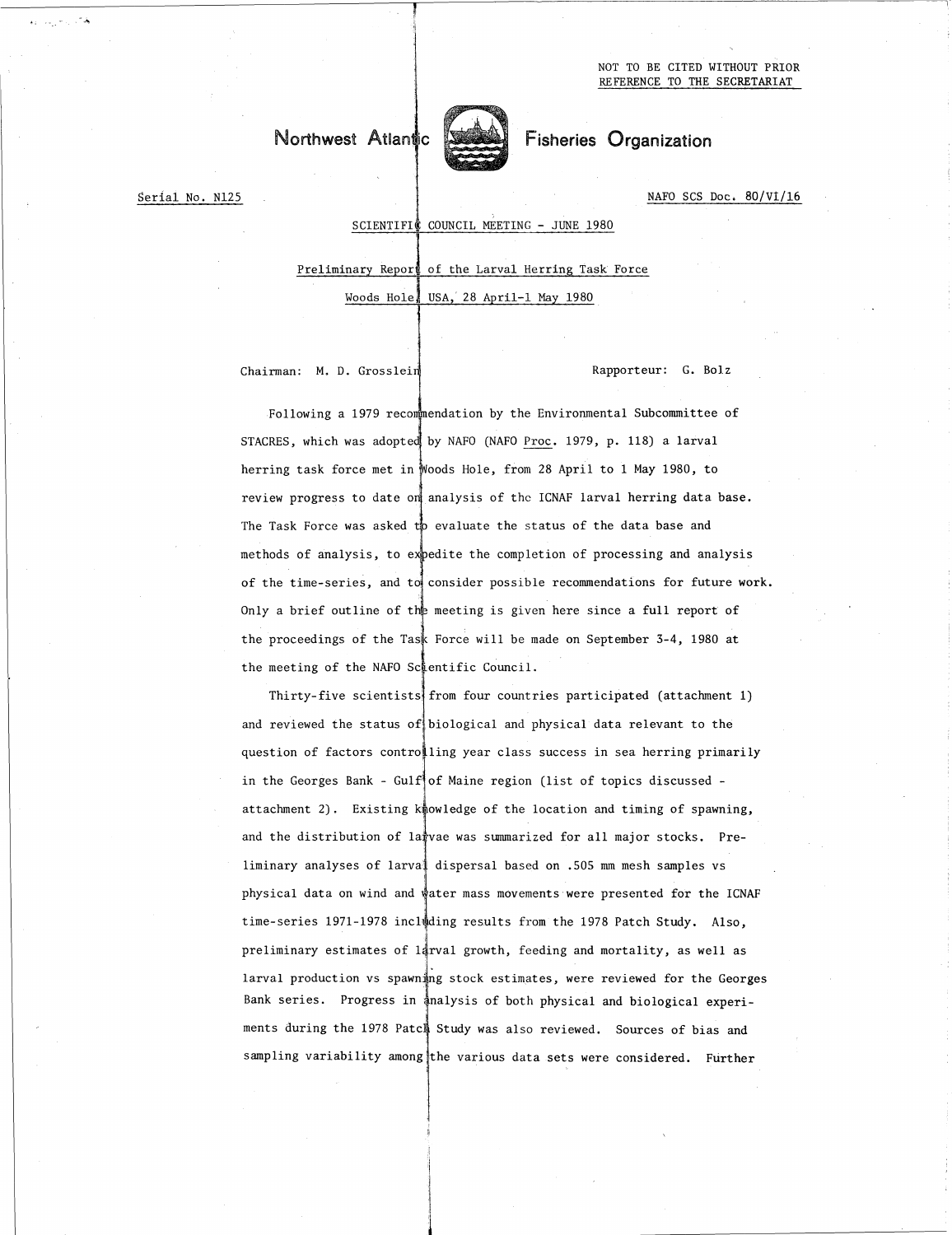processing and analysis of the backlog of plankton samples and hydrographic data was discussed for all relevant biological and environmental data primarily for the period 1971-1978, in relation to various hypotheses about factors controlling year class success in sea herring. Specific data sets and analyses were identified which should get high priority and which should be reported on at the September meeting (attachment 3). Finally the value of possible physical and biological data reports or Atlases was considered.

Specific recommendations of the Task Force were as follows:

- 1. The Task Force should meet again on 3-4 September in St. —John's, Newfoundland, to review further documentation and analysis of the larval herring time series, and to evaluate the data base with emphasis on factors affecting the recruitment process.
- 2. That an inventory be produced of the physical-chemical data taken during the ICNAF Larval Herring Cruises, 1971-1978, with plots showing the station positions where each variable was measured on each cruise, and including information on where and how to obtain the archived data. To accomplish the above, that all outstanding physical- chemical data and station positions for all biological observations from the 1971-1978 cruises be submitted to MEDS by all participating institutions before 1 July 1980.
- An inventory of biological data and a bibliography should be prepared for the ICNAF larval herring cruises, 1971-1978.
- A summary and critique be prepared of hypotheses on factors controlling recruitment in sea herring.
- 5. A series of papers on various aspects of herring recruitment be prepared for presentation at the Sept. 3-4 meeting (a tentative list is given in attachment #3).

 $- 2 -$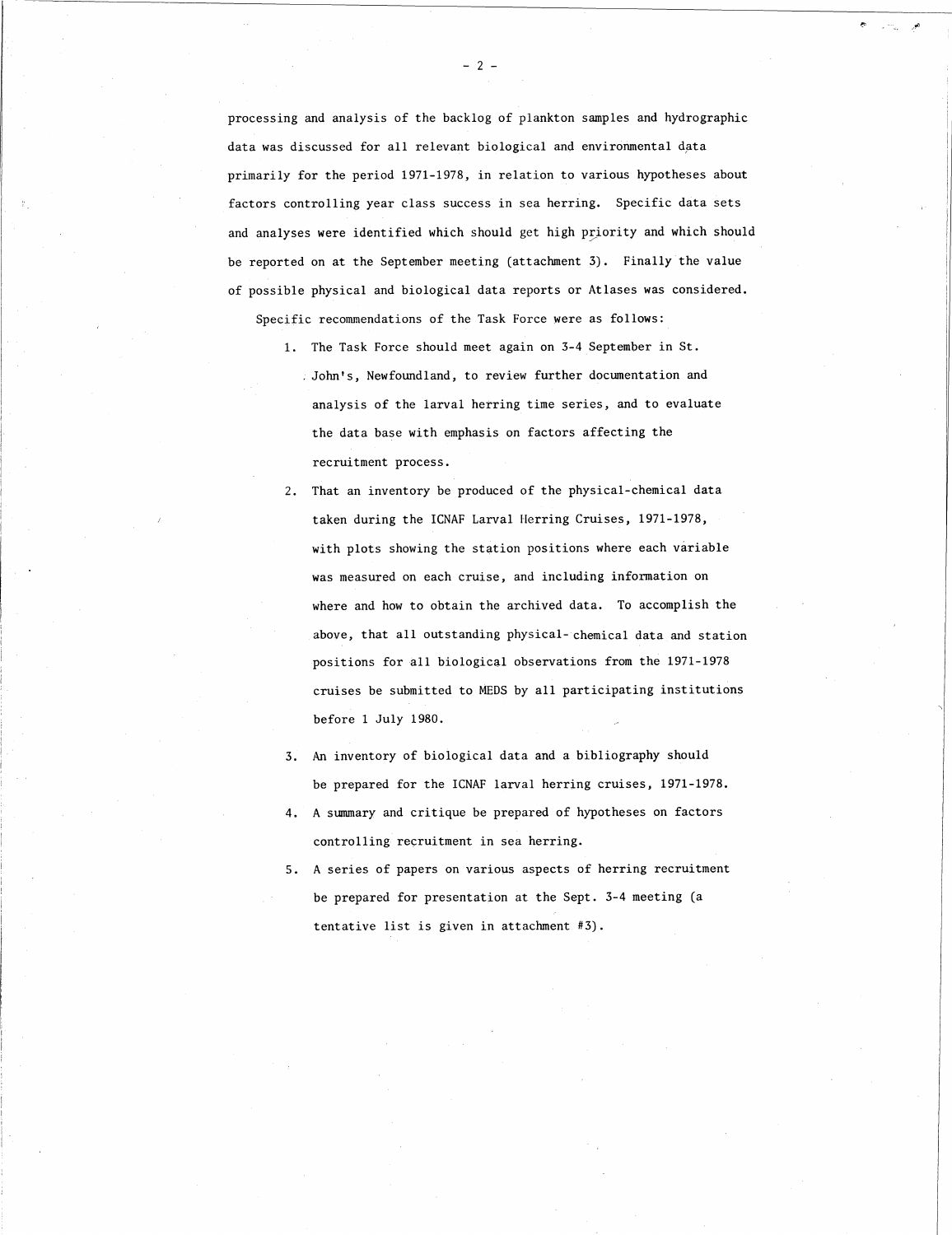|                | NAFO Larval Herring Task Force, 28 April-1 May 1980 |                |
|----------------|-----------------------------------------------------|----------------|
|                | List of Participants                                |                |
| Canada         |                                                     |                |
| Anderson, J.   |                                                     |                |
| Dalley, E.     |                                                     |                |
| Day, L.        |                                                     |                |
| Gagnon, J.     |                                                     |                |
| Iles, D.       |                                                     |                |
| Keeley, R.     |                                                     |                |
| O'Boyle, R.    |                                                     |                |
| Trites, R.     |                                                     |                |
| Ware, D.       |                                                     |                |
| Poland         |                                                     |                |
| Grimm, S.      |                                                     |                |
| United Kingdom |                                                     |                |
| Hill, H.       |                                                     |                |
| United States  |                                                     |                |
| Allen, A.      | Fornshell, J.                                       | Marak, R.      |
| Anthony, V.    | Goulet, J.                                          | Pennington, M. |
| Bolz, G.       | Graham, J.                                          | Potter, D.     |
| Busch, D.      | Green, J.                                           | Ridgway, G.    |
| Chamberlin, W. | Grosslein, M.                                       | Schlitz, R.    |
| Cohen, R.      | Ingham, M.                                          | Sullivan, L.   |
| Cooper, R.     | Laurence, G.                                        | Whitledge, T.  |
| Dagg, M.       | Lough, G.                                           | Wright, R.     |
|                |                                                     |                |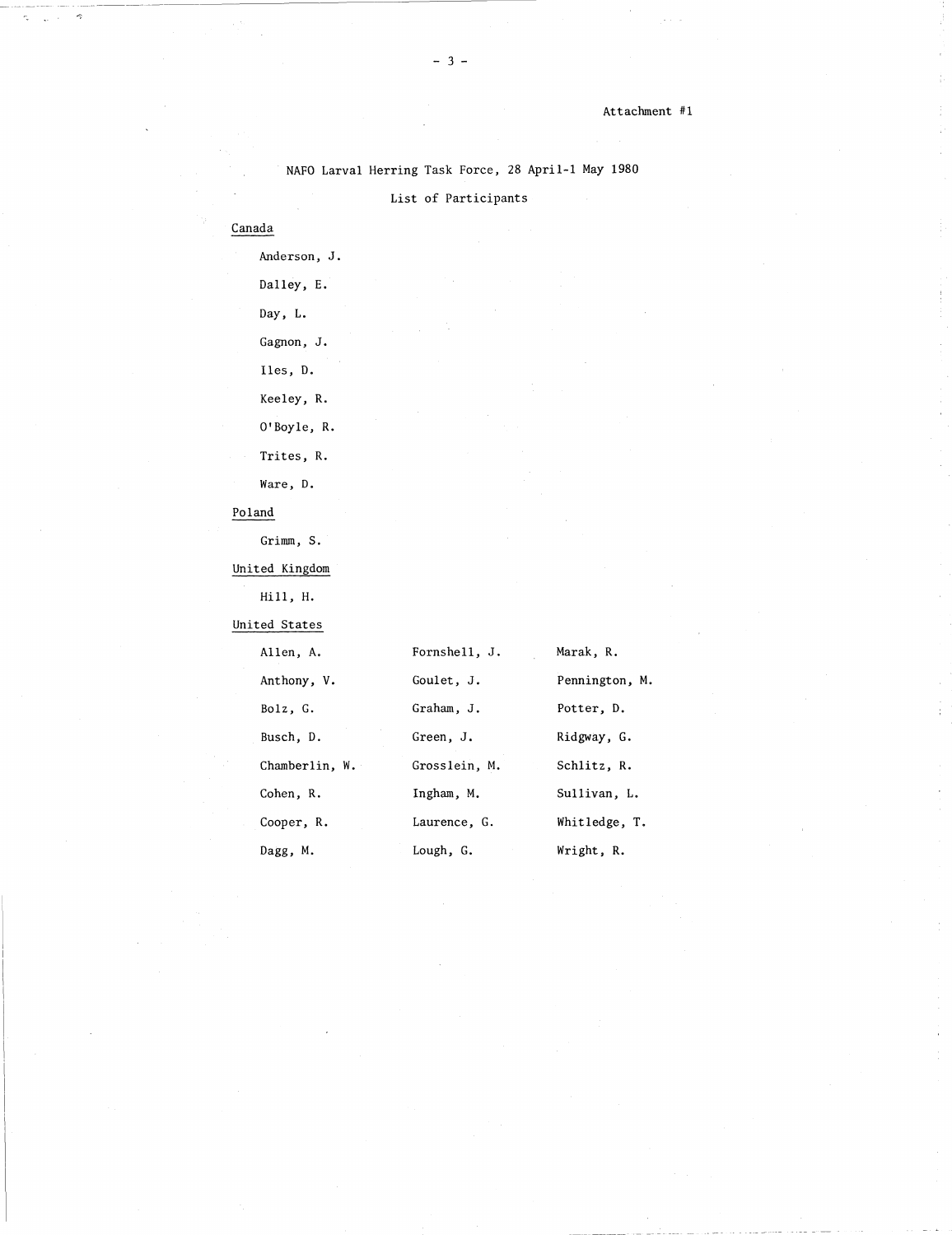NAFO Larval Herring Task Force,

### 28 April-1 May 1980

# Northeast Fisheries Center, Woods Hole, Massachusetts

## Topics Covered at Workshop

- Opening Session 1000 (objectives and schedule, schedule, selection of rapporteur, adoption of agenda).
- 2. General overview larval herring program (Grosslein).
- 3. Herring spawning areas and timing vs. temperature; larval dispersal Georges Bank (Lough, Grimm, Trites)

Gulf of Maine (Cooper, Graham)

Western Nova Scotia (Iles)

Gulf of St. Lawrence (Ware)

Vertical Distribution of Larvae - Georges Bank (Lough).

- Critiques of ICNAF sampling design time x area coverage, sampling
	- variability, extrusion and avoidance, Night/Day ratios, mesh sizes.

Georges Bank (Lough, Green, Pennington)

Nova Scotia (O'Boyle)

Sorting Protocols and Status basic Larval Herring Data Base

ICNAF series, Georges Bank & Gulf of Maine - .505 mm mesh (Lough) Nova Scotia (Iles)

Polish Sorting Center - 0.333 mm mesh (Marak)

Comparison length frequencies - .333 vs. .505-mm samples (Bolz)

MARMAP Information System Data products (Goulet)

6. Distribution herring larvae on Georges Bank Vertical distribution of larvae (Lough)

Larval dispersal (Lough)

7. Herring larvae vs. other zooplankton

Larval feeding vs. zooplankton (Cohen)

Composition and abundance total ichthyoplankton (Bolz)

8. Larval growth and mortality

Georges Bank (Lough, Pennington)

Gulf of Maine (Graham)

Nova Scotia (Iles)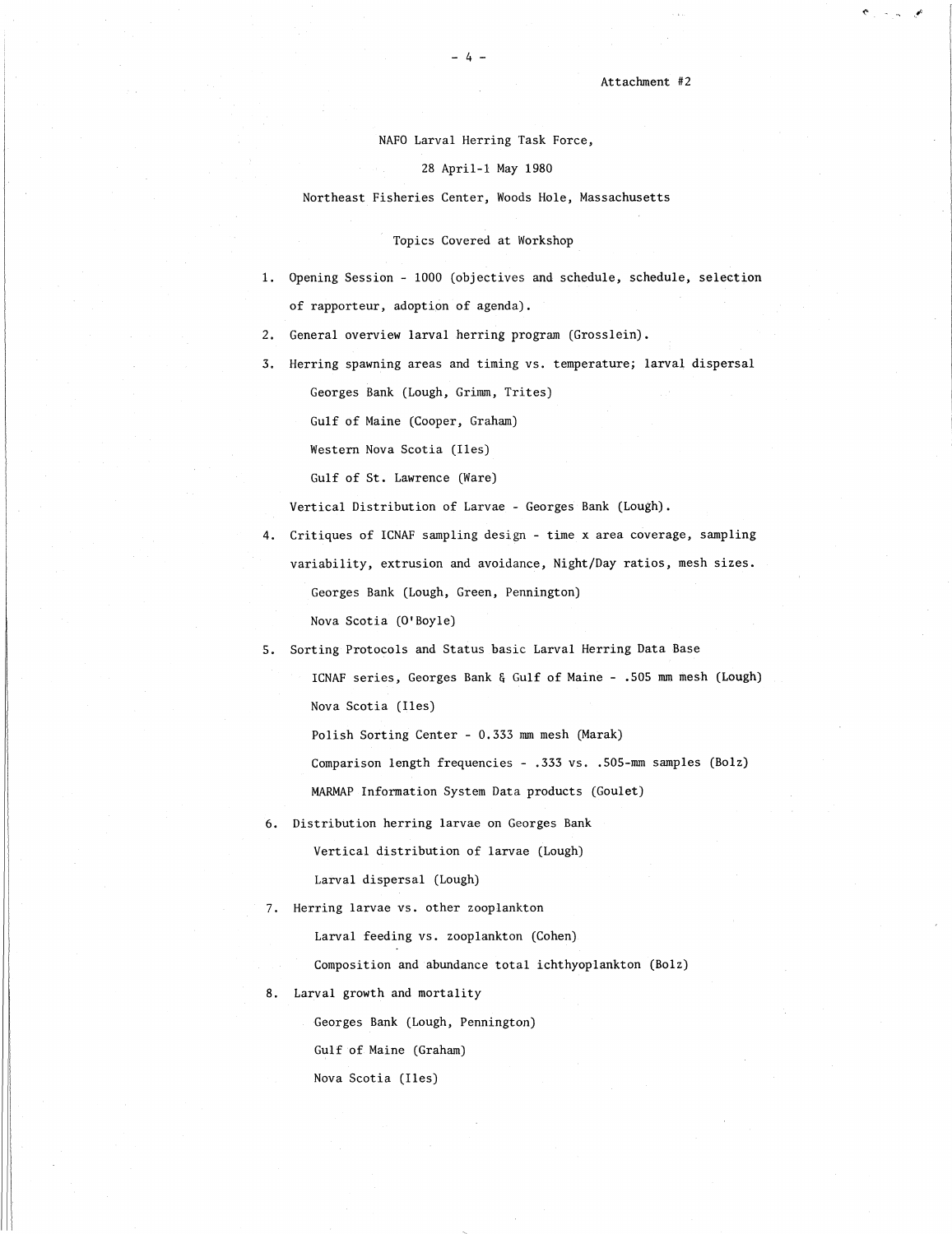Georges Bank (Lough, Anthony)

10. Review Physical-Chemical Data Base from ICNAF 1971-1978 Time Series

Physical Oceanography (Wright)

Nutrients-chlorophyll-primary production (Busch)

Archived oceanographic data at MEDS (Gagnon)

Other sources oceanographic and meteorological data (Ingham)

Satellite observations (Chamberlin)

11. Georges Bank Patch Study

Physical oceanographic experiments (Trites, Schlitz)

Biological experiments (Lough, Whitledge, Dagg)

- 12. North Sea Plaice Patch Experiments (Hill)
- Brief consideration hypotheses controlling herring year class success. 13.
- 14. Processing, analysis, and publication of ICNAF data backlog

Inventories of physical and biological data series

Analyses and papers in progress

Additional analysis needed on available data

15. Future research on herring recruitment

Ongoing MARMAP series

Objectives and recommendations for next meeting of Task Force

in September.